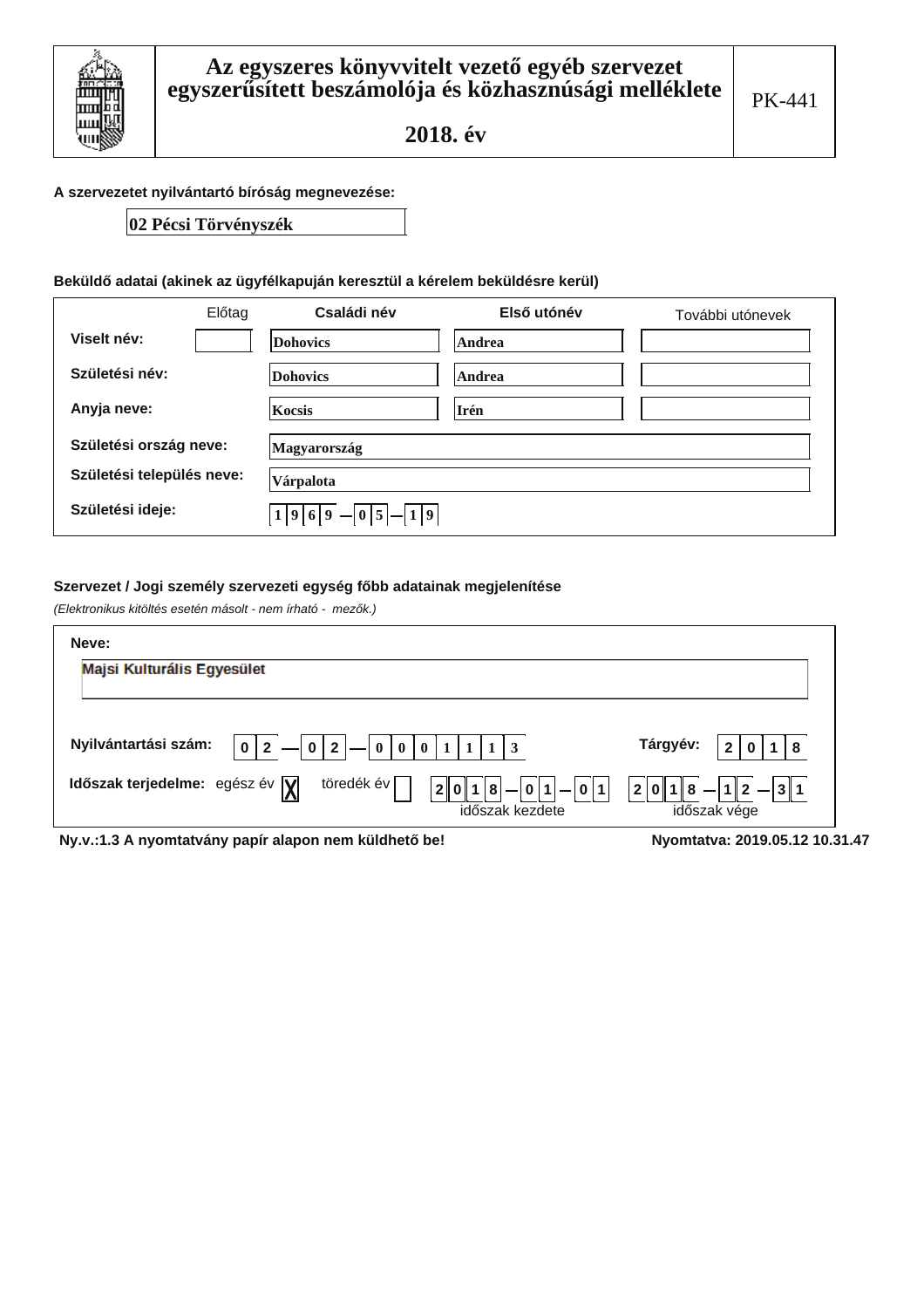|                                                                       | Az egyszeres könyvvitelt vezető egyéb szervezet<br>egyszerűsített beszámolója és közhasznúsági melléklete                                                           | 2018. év                                     |                                                                                                                                     | PK-441                                                                                           |
|-----------------------------------------------------------------------|---------------------------------------------------------------------------------------------------------------------------------------------------------------------|----------------------------------------------|-------------------------------------------------------------------------------------------------------------------------------------|--------------------------------------------------------------------------------------------------|
|                                                                       | A szervezetet nyilvántartó bíróság megnevezése:<br>02 Pécsi Törvényszék<br>Időszak terjedelme: egész év  X                                                          | töredék év                                   | $\mid$ 2 $\mid$ 0 $\mid$ 1 $\mid$ 8 $\mid$ $\!-\mid$ 0 $\mid$ 1 $\mid$ $\!-\mid$ 0 $\mid$ 1 $\mid$<br>2 0 1<br>8<br>időszak kezdete | Tárgyév:<br>2<br>8<br>$\mathbf{1}$<br>0<br>$\mathbf 3$<br> 1<br>$\mathbf 1$<br>2<br>időszak vége |
| a. Szervezet                                                          | Válassza ki, hogy a beszámoló (és közhasznúsági melléklet) az alábbiak közül melyikre vonatkozik!<br>b. Jogi személy szervezeti egység (származtatott jogi személy) |                                              |                                                                                                                                     |                                                                                                  |
| Szervezet neve:<br>Majsi Kulturális Egyesület                         |                                                                                                                                                                     |                                              |                                                                                                                                     |                                                                                                  |
| Szervezet székhelye:<br>Irányítószám:<br>Közterület neve:<br>Házszám: | Település:<br>783<br>$\overline{7}$<br><b>Táncsics M</b><br>Lépcsőház:<br>378<br>Jogi személy szervezeti egység neve:                                               | <b>Majs</b><br>Emelet:                       | Közterület jellege:<br>utca<br>Ajtó:                                                                                                |                                                                                                  |
| Irányítószám:<br>Közterület neve:<br>Házszám:                         | Jogi személy szervezeti egység székhelye:<br>Település:<br>Lépcsőház:                                                                                               | Emelet:                                      | Közterület jellege:<br>Ajtó:                                                                                                        |                                                                                                  |
| Nyilvántartási szám:                                                  | (Jogi személy szervezeti egység esetében: "Anyaszervezet")                                                                                                          |                                              | $ 0 2 $ - $ 0 2 $ - $ 0 0 0 1 1 1 3$                                                                                                |                                                                                                  |
| Bejegyző határozat száma:                                             | .<br>(Jogi személy szervezeti egység esetében:<br>Jogi személlyé nyilvánító határozat száma)                                                                        |                                              | $60$ $\boxed{P k}$ $\boxed{060036}/1994/10$                                                                                         |                                                                                                  |
|                                                                       | Szervezet / Jogi személy szervezeti egység adószáma:                                                                                                                |                                              | $18305678-1-02$                                                                                                                     |                                                                                                  |
|                                                                       | Szervezet / Jogi személy szervezeti egység<br>képviselőjének neve:                                                                                                  | Tényi János                                  |                                                                                                                                     |                                                                                                  |
| Képviselő aláírása:<br>Keltezés:                                      |                                                                                                                                                                     |                                              |                                                                                                                                     |                                                                                                  |
| Majs                                                                  |                                                                                                                                                                     | $\vert$ 9<br> 0 3 <br>2 0 1 <br>$\mathbf{1}$ |                                                                                                                                     |                                                                                                  |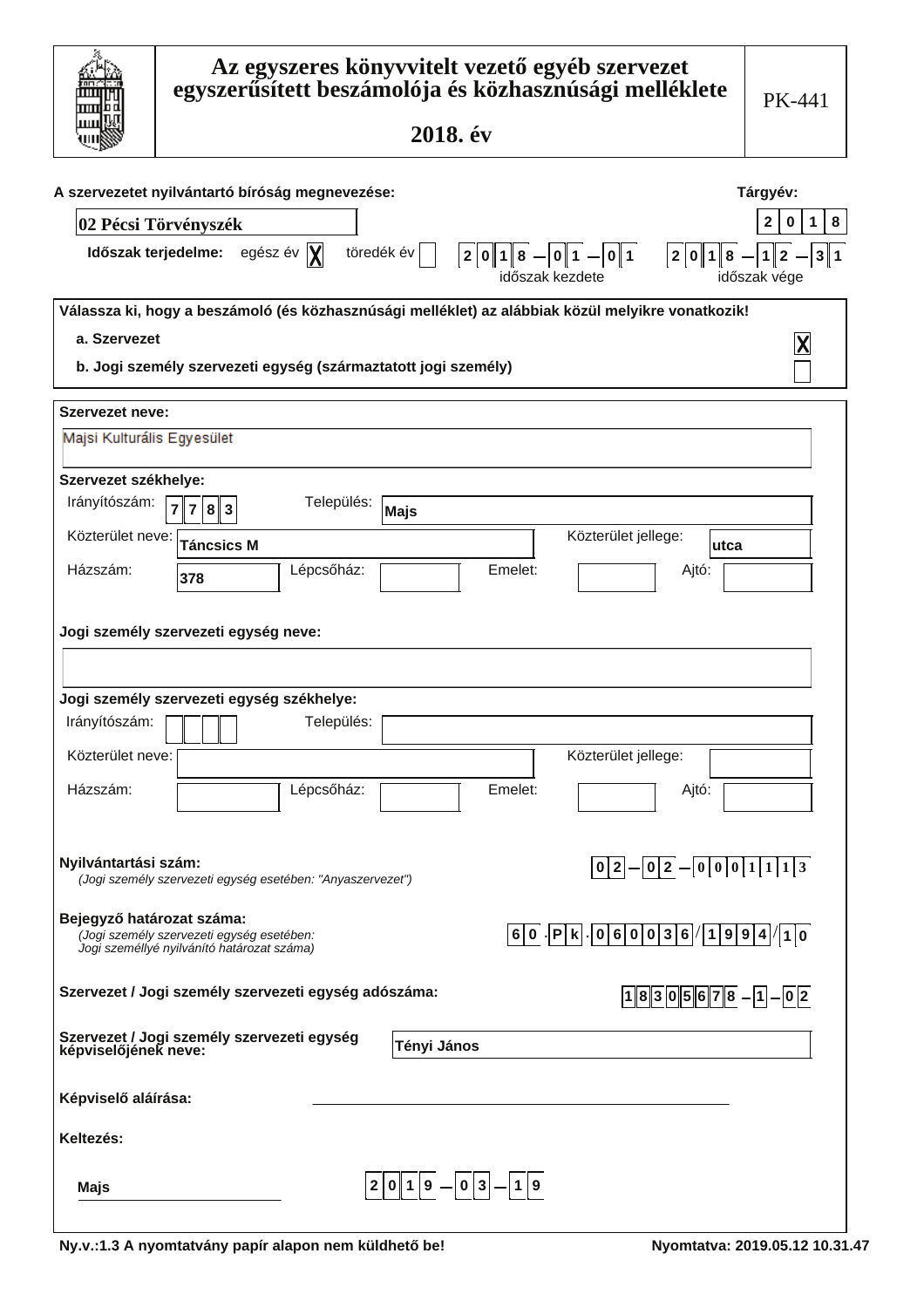Szervezet / Jogi személy szervezeti egység neve:

Majsi Kulturális Egyesület

| Az egyszerűsített beszámoló mérlege<br>(Adatok ezer forintban.)        |          |                          |         |  |  |  |
|------------------------------------------------------------------------|----------|--------------------------|---------|--|--|--|
|                                                                        | Előző év | Előző év<br>helyesbítése | Tárgyév |  |  |  |
| ESZKÖZÖK (AKTÍVÁK)                                                     |          |                          |         |  |  |  |
| Befektetett eszközök<br>А.                                             |          |                          |         |  |  |  |
| I. Immateriális javak                                                  |          |                          |         |  |  |  |
| II. Tárgyi eszközök                                                    |          |                          |         |  |  |  |
| III. Befektetett pénzügyi eszközök                                     |          |                          |         |  |  |  |
| Forgóeszközök<br><b>B.</b>                                             | 582      | -5                       | 482     |  |  |  |
| I. Készletek                                                           |          |                          |         |  |  |  |
| II. Követelések                                                        |          |                          |         |  |  |  |
| III. Értékpapírok                                                      |          |                          |         |  |  |  |
| IV. Pénzeszközök                                                       | 582      | -5                       | 482     |  |  |  |
| ESZKÖZÖK ÖSSZESEN                                                      | 582      | $-5$                     | 482     |  |  |  |
| FORRÁSOK (PASSZÍVÁK)                                                   |          |                          |         |  |  |  |
| $C_{\cdot}$<br>Saját tőke                                              | 582      | -5                       | 482     |  |  |  |
| I. Induló tőke/jegyzett tőke                                           |          |                          |         |  |  |  |
| II. Tőkeváltozás/eredmény                                              | 321      |                          | 577     |  |  |  |
| III. Lekötött tartalék                                                 |          |                          |         |  |  |  |
| IV. Tárgyévi eredmény alaptevékenységből<br>(közhasznú tevékenységből) | 261      | -5                       | $-95$   |  |  |  |
| V. Tárgyévi erdemény vállalkozási tevékenységből                       |          |                          |         |  |  |  |
| <b>Tartalék</b><br>D.                                                  |          |                          |         |  |  |  |
| Céltartalékok<br>Е.                                                    |          |                          |         |  |  |  |
| F.<br>Kötelezettségek                                                  |          |                          |         |  |  |  |
| I. Hosszú lejáratú kötelezettségek                                     |          |                          |         |  |  |  |
| II. Rövid lejáratú kötelezettségek                                     |          |                          |         |  |  |  |
| FORRÁSOK ÖSSZESEN                                                      | 582      | $-5$                     | 482     |  |  |  |

Ny.v.:1.3 A nyomtatvány papír alapon nem küldhető be!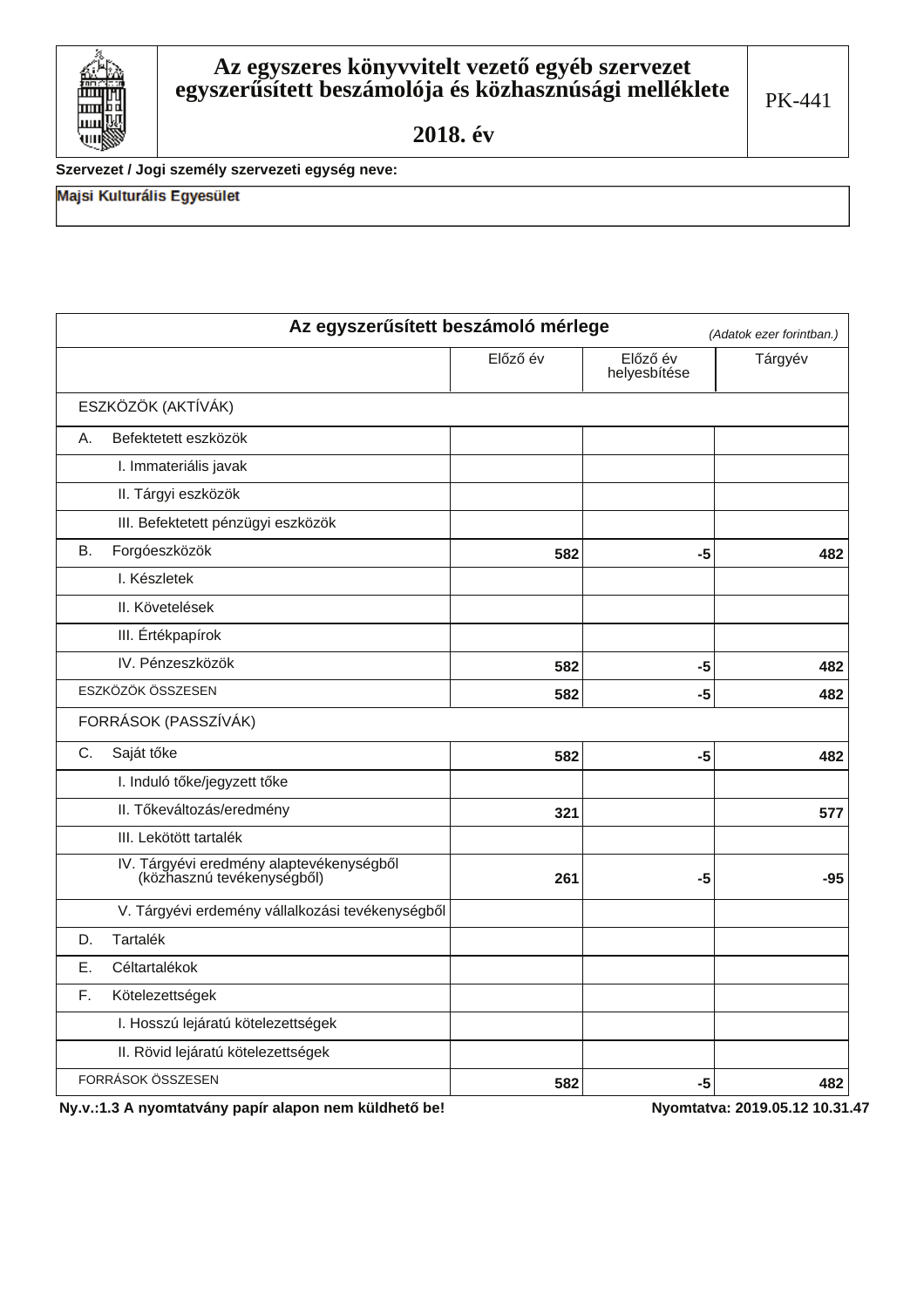

### Szervezet / Jogi személy szervezeti egység neve:

# Majsi Kulturális Egyesület

| Egyszerűsített beszámoló eredménylevezetése<br>(Adatok ezer forintban.) |          |                          |         |          |                          |         |          |                          |         |
|-------------------------------------------------------------------------|----------|--------------------------|---------|----------|--------------------------|---------|----------|--------------------------|---------|
|                                                                         |          | Alaptevékenység          |         |          | Vállalkozási tevékenység |         |          | Összesen                 |         |
|                                                                         | előző év | előző év<br>helyesbítése | tárgyév | előző év | előző év<br>helyesbítése | tárgyév | előző év | előző év<br>helyesbítése | tárgyév |
| A. Végleges pénzbevételek,<br>elszámolt bevételek (I+II)                | 798      |                          | 669     |          |                          |         | 798      |                          | 669     |
| I. Pénzügyileg rendezett<br>bevételek                                   | 798      |                          | 669     |          |                          |         | 798      |                          | 669     |
| ebből:                                                                  |          |                          |         |          |                          |         |          |                          |         |
| - tagdíj                                                                | 40       |                          | 31      |          |                          |         | 40       |                          | 31      |
| - alapítótól kapott befizetés                                           |          |                          |         |          |                          |         |          |                          |         |
| - támogatások                                                           | 609      |                          | 439     |          |                          |         | 609      |                          | 439     |
| ebből: adományok                                                        | 60       |                          | 84      |          |                          |         | 60       |                          | 84      |
| - egyéb bevételek                                                       | 149      |                          | 199     |          |                          |         | 149      |                          | 199     |
| II. Pénzbevételt nem jelentő<br>bevételek                               |          |                          |         |          |                          |         |          |                          |         |
| B. Végleges pénzkiadások,<br>elszámolt ráfordítások<br>$(III+V+V+VI)$   | 537      | 5                        | 764     |          |                          |         | 537      | 5                        | 764     |
| III. Ráfordításként<br>érvényesíthető kiadások                          | 537      | 5                        | 764     |          |                          |         | 537      | 5                        | 764     |
| IV. Ráfordítást jelentő<br>eszközváltozások                             |          |                          |         |          |                          |         |          |                          |         |
| V. Ráfordítást jelentő<br>elszámolások                                  |          |                          |         |          |                          |         |          |                          |         |
| VI. Ráfordításként nem<br>érvényesíthető kiadások                       |          |                          |         |          |                          |         |          |                          |         |
| C. Tárgyévi pénzügyi eredmény<br>$(I-III-VI)$                           | 261      | -5                       | $-95$   |          |                          |         | 261      | -5                       | $-95$   |
| D. Nem pénzben realizált<br>eredmény (II-IV-V)                          |          |                          |         |          |                          |         |          |                          |         |
| E. Adózás előtti eredmény<br>$(I+II)-(III+IV+V)$                        | 261      | $-5$                     | $-95$   |          |                          |         | 261      | -5                       | $-95$   |
| F. Fizetendő társasági adó                                              |          |                          |         |          |                          |         |          |                          |         |
| G. Tárgyévi eredmény (E-F)                                              | 261      | $-5$                     | $-95$   |          |                          |         | 261      | $-5$                     | $-95$   |

Ny.v.:1.3 A nyomtatvány papír alapon nem küldhető be!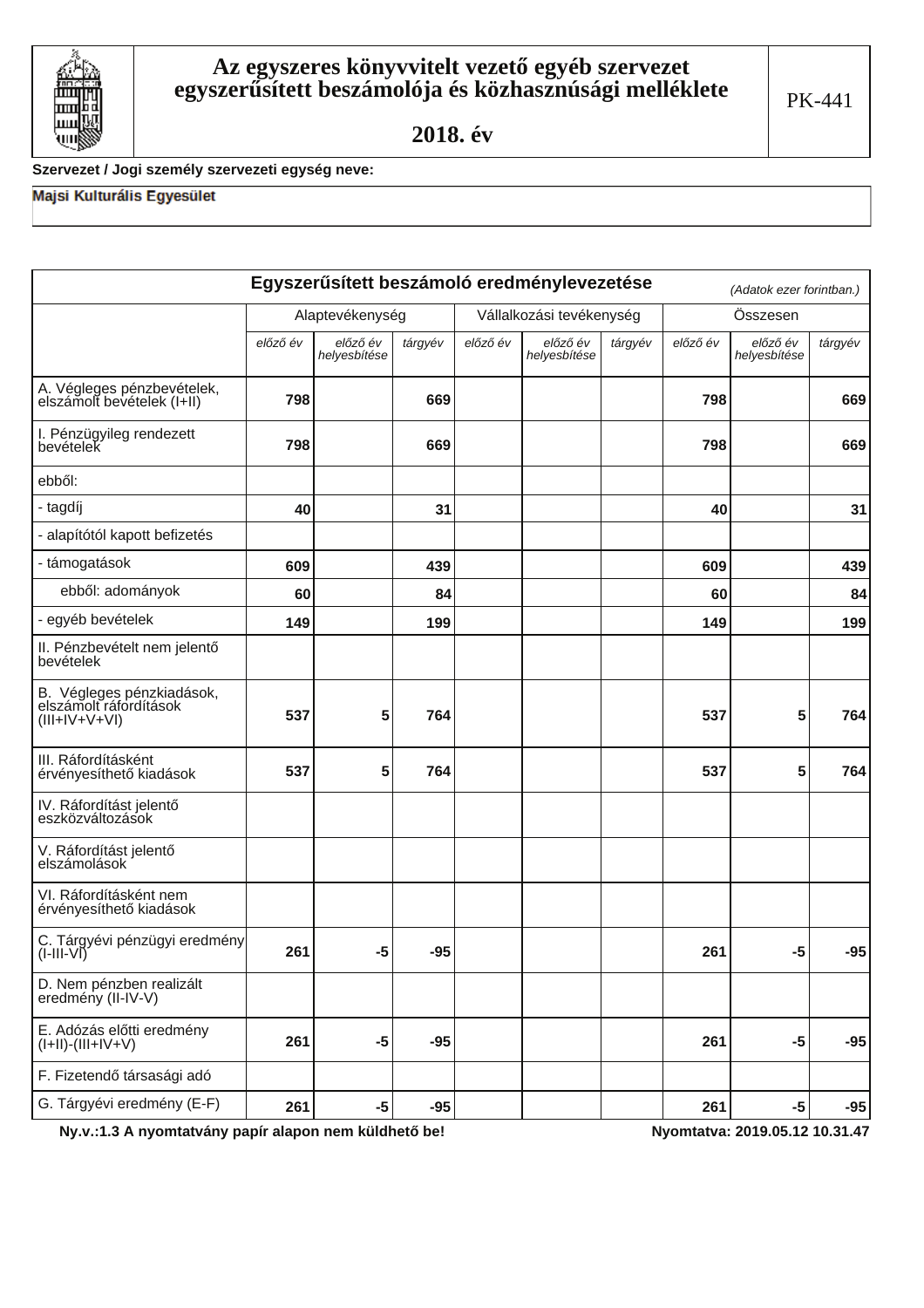

# Szervezet / Jogi személy szervezeti egység neve:

### Majsi Kulturális Egyesület

|                                                                                                                                                                         | Egyszerűsített beszámoló eredménylevezetése 2.<br>(Adatok ezer forintban.) |                          |         |          |                          |         |          |                          |         |  |
|-------------------------------------------------------------------------------------------------------------------------------------------------------------------------|----------------------------------------------------------------------------|--------------------------|---------|----------|--------------------------|---------|----------|--------------------------|---------|--|
|                                                                                                                                                                         |                                                                            | Alaptevékenység          |         |          | Vállalkozási tevékenység |         |          | Összesen                 |         |  |
|                                                                                                                                                                         | előző év                                                                   | előző év<br>helyesbítése | tárgyév | előző év | előző év<br>helyesbítése | tárgyév | előző év | előző év<br>helyesbítése | tárgyév |  |
| Tájékoztató adatok                                                                                                                                                      |                                                                            |                          |         |          |                          |         |          |                          |         |  |
| A. Központi költségvetési<br>támogatás                                                                                                                                  | 350                                                                        |                          | 250     |          |                          |         | 350      |                          | 250     |  |
| ebből:<br>- normatív támogatás                                                                                                                                          |                                                                            |                          |         |          |                          |         |          |                          |         |  |
| B. Helyi önkormányzati<br>költségvetési támogatás                                                                                                                       | 111                                                                        |                          | 100     |          |                          |         | 111      |                          | 100     |  |
| ebből:<br>- normatív támogatás                                                                                                                                          |                                                                            |                          |         |          |                          |         |          |                          |         |  |
| C. Az Európai Unió strukturális<br>alapjaiból, illetve a Kohéziós<br>Alapból nyújtott támogatás                                                                         |                                                                            |                          |         |          |                          |         |          |                          |         |  |
| D. Az Európai Unió költség-<br>vetéséből vagy más államtól,<br>nemzetközi szervezettől<br>származó támogatás                                                            |                                                                            |                          |         |          |                          |         |          |                          |         |  |
| E. A személyi jövedelemadó<br>meghatározott részének az<br>adózó rendelkezése szerinti fel-<br>használásáról szóló 1996. évi<br>CXXVI.törvény alapján átutalt<br>összeg | 87                                                                         |                          | 105     |          |                          |         | 87       |                          | 105     |  |
| F. Közszolgáltatási bevétel                                                                                                                                             |                                                                            |                          |         |          |                          |         |          |                          |         |  |
| G. Végleges pénzbevételekből,<br>elszámolt bevételekből a köz-<br>hasznú tevékenység bevétele                                                                           | 798                                                                        |                          | 668     |          |                          |         | 798      |                          | 668     |  |
| H. Végleges pénzkiadásokból,<br>elszámolt ráfordításokból a köz-<br>hasznú tevékenység érdekében<br>felmerült pénzkiadás, ráfordítás                                    | 487                                                                        | 5                        | 764     |          |                          |         | 487      | 5                        | 764     |  |
| I. Végleges pénzkiadásokból,<br>elszámolt ráfordításokból a<br>személyi jellegű ráfordítás<br>(kiadás)                                                                  |                                                                            |                          |         |          |                          |         |          |                          |         |  |
| - ebből: vezető tisztségviselők<br>juttatásai                                                                                                                           |                                                                            |                          |         |          |                          |         |          |                          |         |  |
| J. Adományok                                                                                                                                                            | 60                                                                         |                          | 84      |          |                          |         | 60       |                          | 84      |  |

| Könyvvizsgálói záradék                            |      |                         |
|---------------------------------------------------|------|-------------------------|
| Az adatok könyvvizsgálattal alá vannak támasztva. | Igen | $\overline{\mathbf{X}}$ |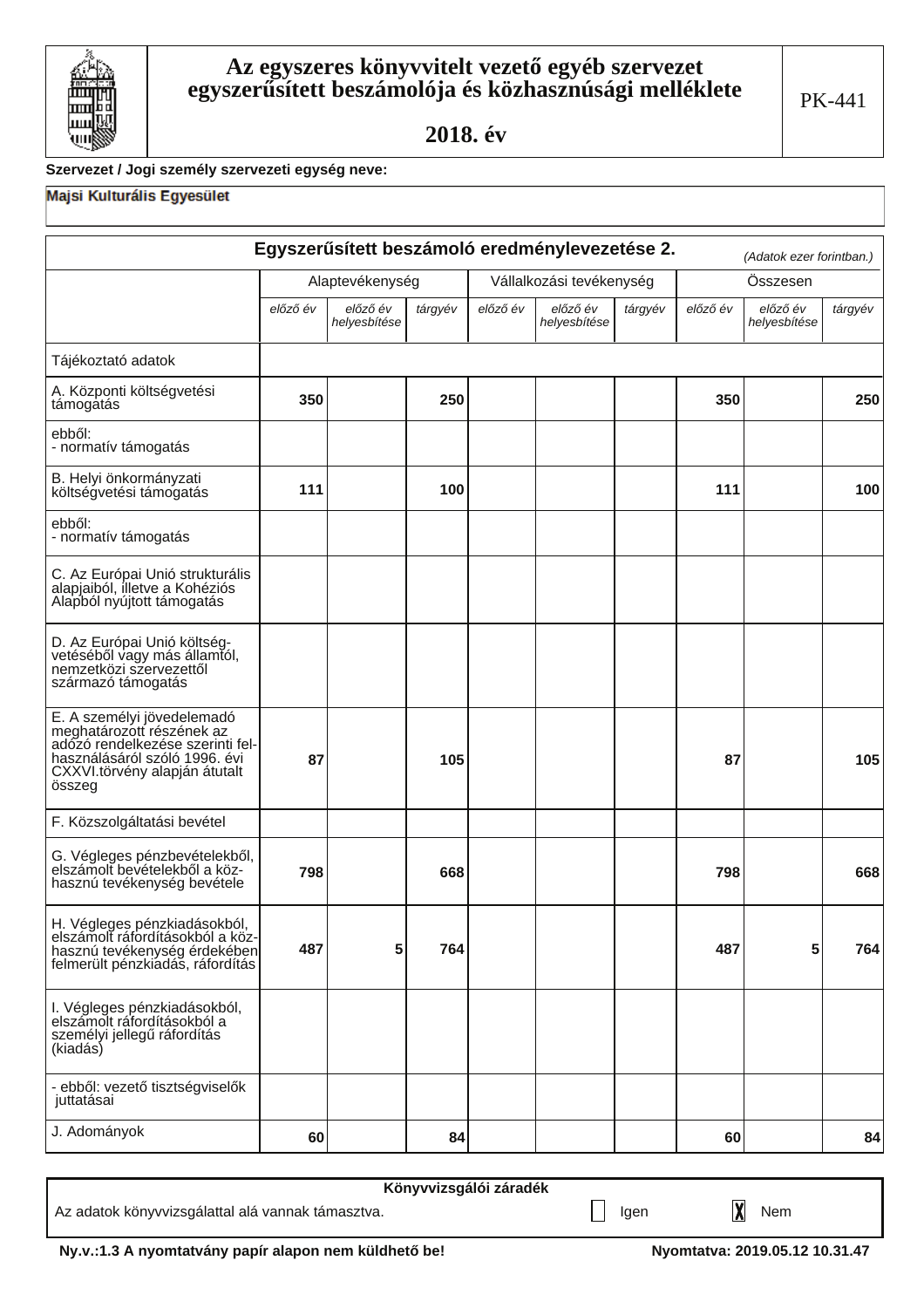# Az egyszeres könyvvitelt vezető egyéb szervezet<br>egyszerűsített beszámolója és közhasznúsági melléklete

2018. év

| 1. Szervezet / Jogi személy szervezeti egység azonosító adatai                                                                                                                                                                                                                                                                                                                                                                                                                                                                                                                                                                                                                                                                                                                                                                                                                                                                 |                   |            |             |                        |  |                          |                                          |
|--------------------------------------------------------------------------------------------------------------------------------------------------------------------------------------------------------------------------------------------------------------------------------------------------------------------------------------------------------------------------------------------------------------------------------------------------------------------------------------------------------------------------------------------------------------------------------------------------------------------------------------------------------------------------------------------------------------------------------------------------------------------------------------------------------------------------------------------------------------------------------------------------------------------------------|-------------------|------------|-------------|------------------------|--|--------------------------|------------------------------------------|
| 1.1 Név: Szervezet                                                                                                                                                                                                                                                                                                                                                                                                                                                                                                                                                                                                                                                                                                                                                                                                                                                                                                             |                   |            |             |                        |  |                          |                                          |
| Majsi Kulturális Egyesület                                                                                                                                                                                                                                                                                                                                                                                                                                                                                                                                                                                                                                                                                                                                                                                                                                                                                                     |                   |            |             |                        |  |                          |                                          |
| 1.2 Székhely: Szervezet                                                                                                                                                                                                                                                                                                                                                                                                                                                                                                                                                                                                                                                                                                                                                                                                                                                                                                        |                   |            |             |                        |  |                          |                                          |
| Irányítószám:                                                                                                                                                                                                                                                                                                                                                                                                                                                                                                                                                                                                                                                                                                                                                                                                                                                                                                                  | 7783              | Település: | <b>Majs</b> |                        |  |                          |                                          |
| Közterület neve:                                                                                                                                                                                                                                                                                                                                                                                                                                                                                                                                                                                                                                                                                                                                                                                                                                                                                                               | <b>Táncsics M</b> |            |             |                        |  | Közterület jellege:      | utca                                     |
| Házszám:<br>378                                                                                                                                                                                                                                                                                                                                                                                                                                                                                                                                                                                                                                                                                                                                                                                                                                                                                                                |                   | Lépcsőház: |             | Emelet:                |  | Ajtó:                    |                                          |
|                                                                                                                                                                                                                                                                                                                                                                                                                                                                                                                                                                                                                                                                                                                                                                                                                                                                                                                                |                   |            |             |                        |  |                          |                                          |
| 1.1 Név: Jogi személy szervezeti egység                                                                                                                                                                                                                                                                                                                                                                                                                                                                                                                                                                                                                                                                                                                                                                                                                                                                                        |                   |            |             |                        |  |                          |                                          |
|                                                                                                                                                                                                                                                                                                                                                                                                                                                                                                                                                                                                                                                                                                                                                                                                                                                                                                                                |                   |            |             |                        |  |                          |                                          |
| 1.2 Székhely: Jogi személy szervezeti egység                                                                                                                                                                                                                                                                                                                                                                                                                                                                                                                                                                                                                                                                                                                                                                                                                                                                                   |                   |            |             |                        |  |                          |                                          |
| Irányítószám:                                                                                                                                                                                                                                                                                                                                                                                                                                                                                                                                                                                                                                                                                                                                                                                                                                                                                                                  |                   | Település: |             |                        |  |                          |                                          |
| Közterület neve:                                                                                                                                                                                                                                                                                                                                                                                                                                                                                                                                                                                                                                                                                                                                                                                                                                                                                                               |                   |            |             |                        |  | Közterület jellege:      |                                          |
| Házszám:                                                                                                                                                                                                                                                                                                                                                                                                                                                                                                                                                                                                                                                                                                                                                                                                                                                                                                                       |                   | Lépcsőház: |             | Emelet:                |  | Ajtó:                    |                                          |
| 1.3 Bejegyző / Jogi személlyé nyilvánító határozat száma:                                                                                                                                                                                                                                                                                                                                                                                                                                                                                                                                                                                                                                                                                                                                                                                                                                                                      |                   |            |             |                        |  | 6 0 - P k                | . 0 6 0 0 3 6 1 1 9 9 4 1 1 0            |
| 1.4 Nyilvántartási szám: ("Anyaszervezet")                                                                                                                                                                                                                                                                                                                                                                                                                                                                                                                                                                                                                                                                                                                                                                                                                                                                                     |                   |            |             |                        |  | 0 2<br>$\mathbf{2}$<br>0 | $\vert 0 \vert 0$<br>  0                 |
| 1.5 Szervezet / Jogi személy szervezeti egység adószáma:                                                                                                                                                                                                                                                                                                                                                                                                                                                                                                                                                                                                                                                                                                                                                                                                                                                                       |                   |            |             |                        |  |                          | 1  8  3  0  5  6  7  8  —  1 <br>$- 0 2$ |
| 1.6 Szervezet / Jogi személy szervezeti egység                                                                                                                                                                                                                                                                                                                                                                                                                                                                                                                                                                                                                                                                                                                                                                                                                                                                                 |                   |            |             |                        |  |                          |                                          |
| képviselőjének neve:                                                                                                                                                                                                                                                                                                                                                                                                                                                                                                                                                                                                                                                                                                                                                                                                                                                                                                           |                   |            |             | Tényi János            |  |                          |                                          |
|                                                                                                                                                                                                                                                                                                                                                                                                                                                                                                                                                                                                                                                                                                                                                                                                                                                                                                                                |                   |            |             |                        |  |                          |                                          |
| 2. Tárgyévben végzett alapcél szerinti és közhasznú tevékenységek bemutatása<br>A Majsi Kulturális Egyesület 25éves fennállása alatt a település kulturális életének fő mozgatórugója, 2018<br>év tevékenysége során ismét megteremtette azokat a kulturális és szabadiõs formákat , amelyek minden<br>generáció népcsoprt számára elérhetőek voltak.Fontos szerepet töltött be a település kulturális és<br>társasági életének a szervezésében, hozzájárult a kulturális sokszinűséghez, a közösségi összetartás<br>összhangjának megteremtéséhez.Rendezvényeivel hozzájárult a közösségi élet tenntartásához.Elősegitette<br>Majs község lakosságának tagjai között párbeszéd és kölcsönös együtmüködés létrejöttét.Mindezzel<br>végső soron a település közösségének szolidaritás és művelődését segítette elő.2018évi munkafeladatokat<br>sikeresen teljesitette, az évközben felmerülő próblémákat rugalmasan megoldotta. |                   |            |             |                        |  |                          |                                          |
| 3. Közhasznú tevékenységek bemutatása (tevékenységenként)                                                                                                                                                                                                                                                                                                                                                                                                                                                                                                                                                                                                                                                                                                                                                                                                                                                                      |                   |            |             |                        |  |                          |                                          |
| 3.1 Közhasznú tevékenység megnevezése:                                                                                                                                                                                                                                                                                                                                                                                                                                                                                                                                                                                                                                                                                                                                                                                                                                                                                         |                   |            |             | Kulturális tevékenység |  |                          |                                          |
| 3.2 Közhasznú tevékenységhez kapcsolódó közfeladat, jogszabályhely:                                                                                                                                                                                                                                                                                                                                                                                                                                                                                                                                                                                                                                                                                                                                                                                                                                                            |                   |            |             |                        |  | 2011.évi CLXXXIX.TV      |                                          |
|                                                                                                                                                                                                                                                                                                                                                                                                                                                                                                                                                                                                                                                                                                                                                                                                                                                                                                                                |                   |            |             |                        |  |                          |                                          |

3.4 Közhasznú tevékenységből részesülők létszáma:

3.5 Közhasznú tevékenység főbb eredményei:

Pécs-Baranya kulturális Szövetség Nívódij magas szinvonalú kultraközvetitő és közösségszervező tevékenységéért a Majsi Farsang meghonosításáért.

5600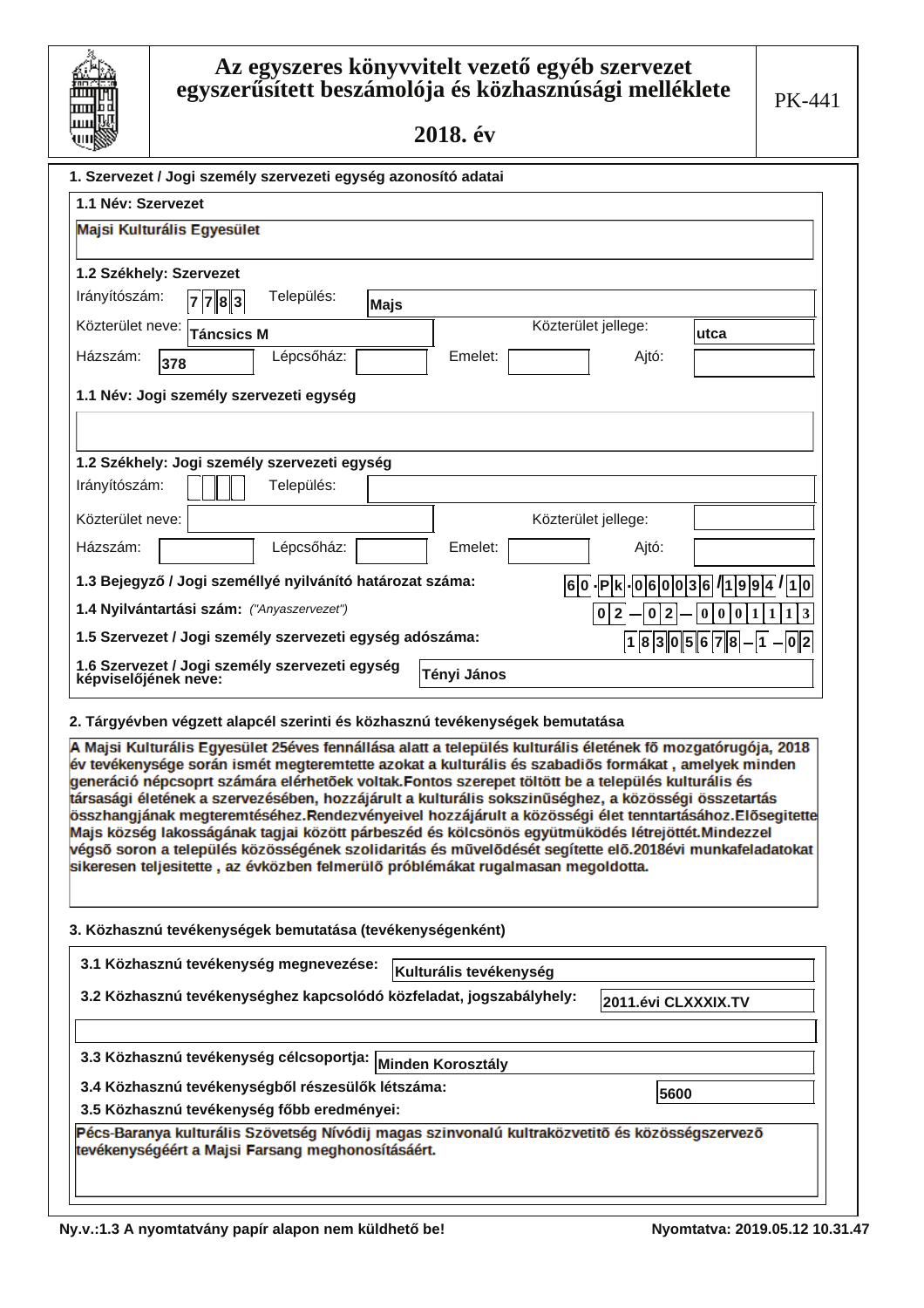

# Szervezet / Jogi személy szervezeti egység neve:

# Majsi Kulturális Egyesület

# 5. Cél szerinti juttatások kimutatása

(Adatok ezer forintban.)

| 5.1 | Cél szerinti juttatás megnevezése                    | Előző év | Tárgy év |
|-----|------------------------------------------------------|----------|----------|
|     |                                                      | ŋ        |          |
| 5.2 | Cél szerinti juttatás megnevezése                    | Előző év | Tárgy év |
|     |                                                      | O        |          |
|     | 5.3 Cél szerinti juttatás megnevezése                | Előző év | Tárgy év |
|     |                                                      | O        |          |
|     | Cél szerinti juttatások kimutatása<br>(összesen)     |          |          |
|     | Cél szerinti juttatások kimutatása<br>(mindösszesen) |          |          |

### 6. Vezető tisztségviselőknek nyújtott juttatás

|     | 6.1 Tisztség                                                  | Előző év (1) | Tárgy év (2) |
|-----|---------------------------------------------------------------|--------------|--------------|
|     |                                                               |              |              |
| 6.2 | Tisztség                                                      | Előző év (1) | Tárgy év (2) |
|     |                                                               |              |              |
| A.  | Vezető tisztségviselőknek nyújtott<br>juttatás (mindösszesen) |              |              |

Ny.v.:1.3 A nyomtatvány papír alapon nem küldhető be!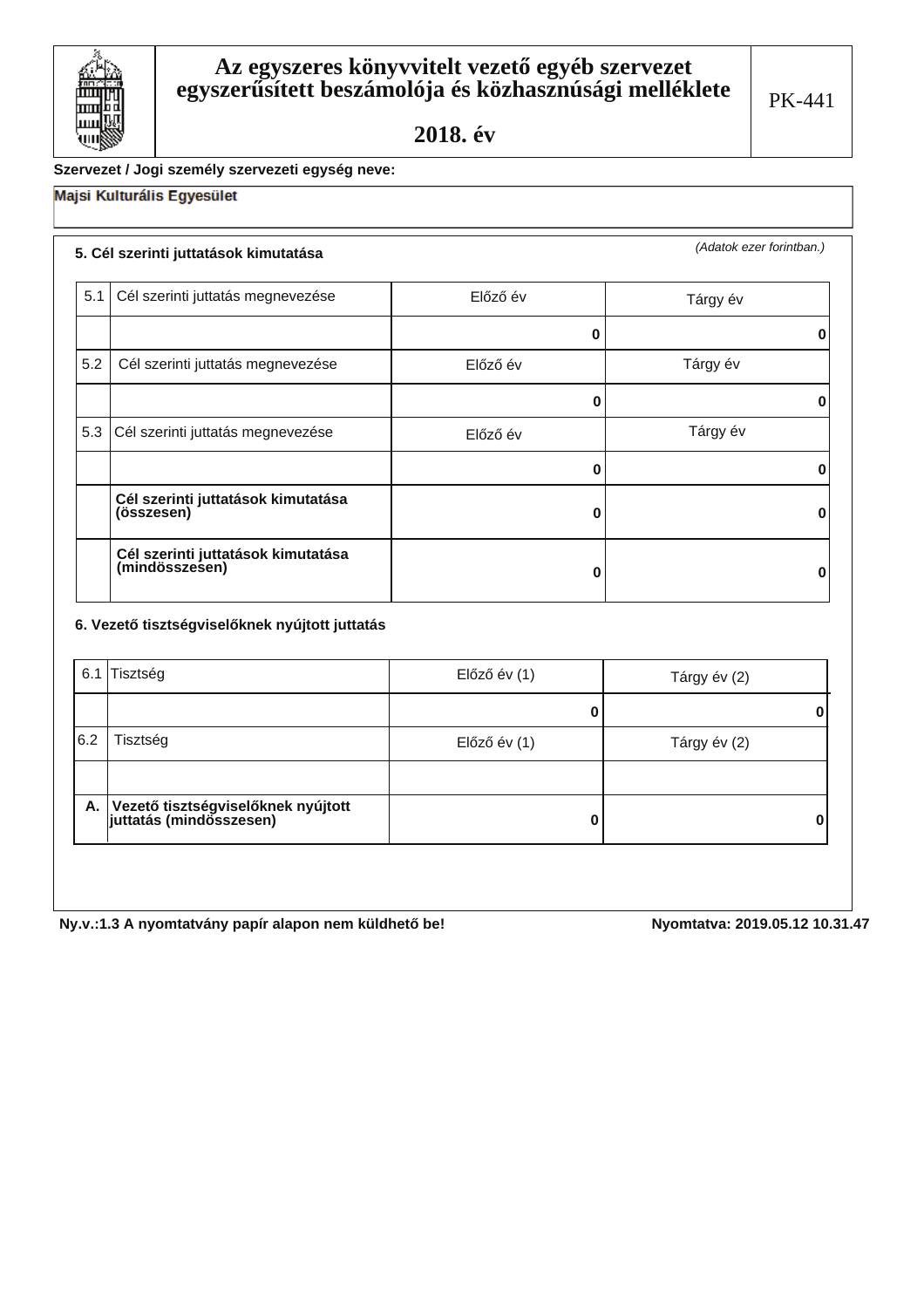

#### Szervezet / Jogi személy szervezeti egység neve:

### Majsi Kulturális Egyesület

| 7. Közhasznú jogállás megállapításához szükséges mutatók                                                                                                                                     |                         | (Adatok ezer forintban.) |
|----------------------------------------------------------------------------------------------------------------------------------------------------------------------------------------------|-------------------------|--------------------------|
| Alapadatok                                                                                                                                                                                   | $El$ őző év $(1)$       | Tárgyév (2)              |
| <b>B.</b> Éves összes bevétel                                                                                                                                                                | 798                     | 669                      |
| ebből:                                                                                                                                                                                       |                         |                          |
| C. A személyi jövedelemadó meghatározott részének az<br>adózó rendelkezése szerinti felhasználásáról szóló<br>1996. évi CXXVI. törvény alapján átutalt összeg                                | 87                      | 105                      |
| D. Közszolgáltatási bevétel                                                                                                                                                                  |                         |                          |
| E. Normatív támogatás                                                                                                                                                                        |                         |                          |
| F. Az Európai Unió strukturális alapjaiból, illetve<br>a Kohéziós Alapból nyújtott támogatás                                                                                                 |                         |                          |
| G. Korrigált bevétel [B-(C+D+E+F)]                                                                                                                                                           | 711                     | 564                      |
| H. Összes ráfordítás (kiadás)                                                                                                                                                                | 542                     | 764                      |
| I. Ebből személyi jellegű ráfordítás                                                                                                                                                         |                         |                          |
| J. Közhasznú tevékenység ráfordításai                                                                                                                                                        | 492                     | 764                      |
| K. Adózott eredmény                                                                                                                                                                          | 256                     | $-95$                    |
| L. A szervezet munkájában közreműködő közérdekű önkéntes<br>tevékenységet végző személyek száma<br>(a közérdekű önkéntes tevékenységről szóló<br>2005. évi LXXXVIII. törvénynek megfelelően) | 118                     | 120                      |
| Erőforrás ellátottság mutatói                                                                                                                                                                | Mutató teljesítése      |                          |
|                                                                                                                                                                                              | Igen                    | Nem                      |
| Ectv. 32. § (4) a) $[(B1+B2)/2 > 1.000.000, -Ft]$                                                                                                                                            |                         | $ \mathsf{X} $           |
| Ectv. 32. § (4) b) [K1+K2>=0]                                                                                                                                                                | $\overline{\mathsf{x}}$ |                          |
| Ectv. 32. § (4) c) [11+12-A1-A2)/(H1+H2)>=0,25]                                                                                                                                              |                         | $\overline{\mathsf{x}}$  |
| Társadalmi támogatottság mutatói                                                                                                                                                             | Mutató teljesítése      |                          |
| Ectv. 32. § (5) a) [(C1+C2)/(G1+G2) >=0,02]                                                                                                                                                  | $\mathbf{\overline{X}}$ |                          |
| Ectv. 32. § (5) b) [(J1+J2)/(H1+H2)>=0,5]                                                                                                                                                    | $\mathbf{\overline{X}}$ |                          |
| Ectv. 32. § (5) c) [(L1+L2)/2>= 10 fő]                                                                                                                                                       | $\mathbf{\overline{X}}$ |                          |

Ny.v.:1.3 A nyomtatvány papír alapon nem küldhető be!